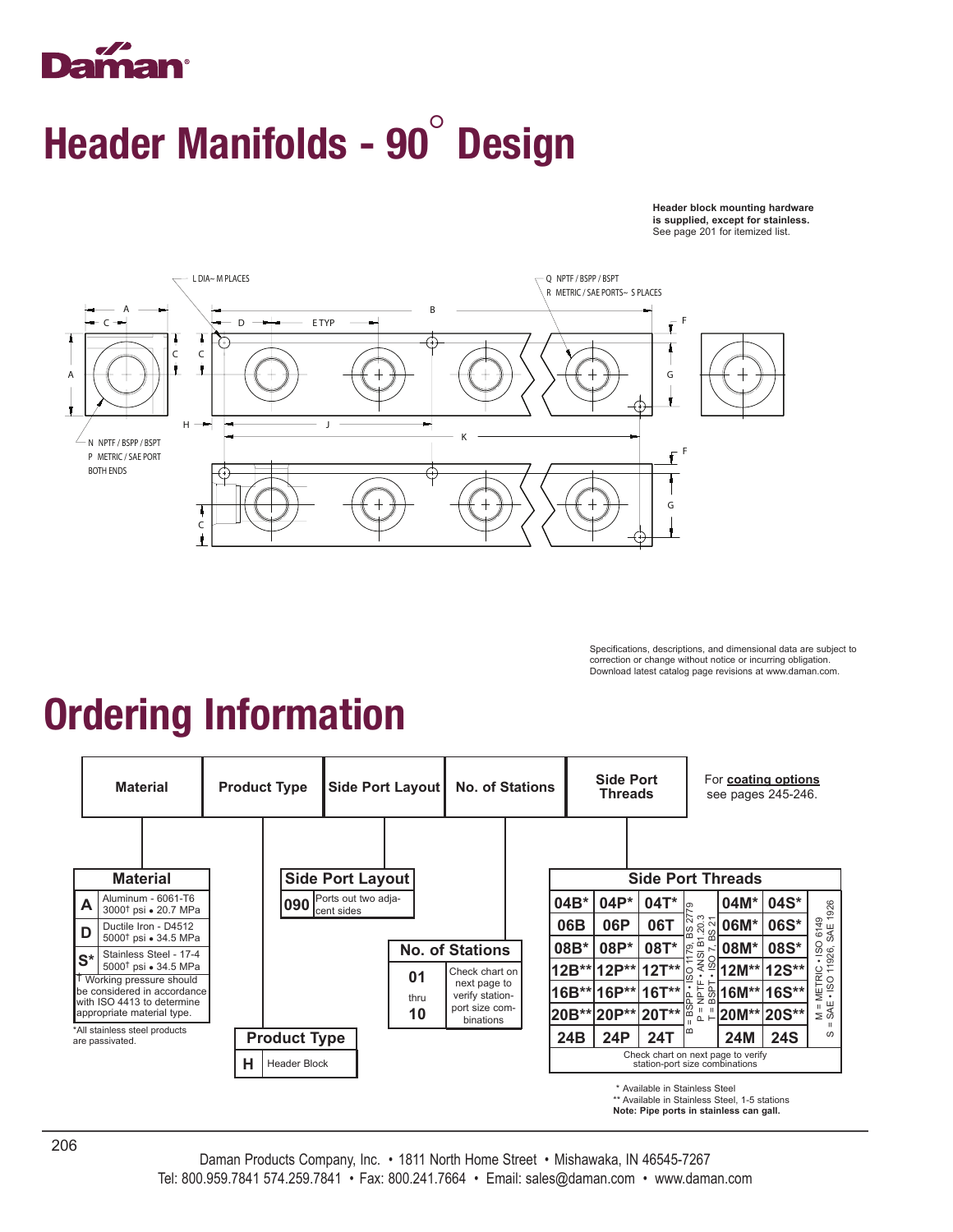#### **Daman**<sup>®</sup>

# Header Manifolds - 90° Design

| Manifolds<br><b>Standard</b> |          | Cover<br>Plates                                                                                                                                       | <b>Adaptors</b><br>Valve                                                                                                                                                                                  | Subplates                                                                                                                                                                          | <b>Servo Valve</b><br><b>Subplates</b>                                                                                                                                                               | <b>Tapping</b><br>Plates                                             |
|------------------------------|----------|-------------------------------------------------------------------------------------------------------------------------------------------------------|-----------------------------------------------------------------------------------------------------------------------------------------------------------------------------------------------------------|------------------------------------------------------------------------------------------------------------------------------------------------------------------------------------|------------------------------------------------------------------------------------------------------------------------------------------------------------------------------------------------------|----------------------------------------------------------------------|
| S                            |          | $\overline{c}$<br>4<br>6<br>8<br>10<br>12<br>14<br>16<br>18<br>20                                                                                     | $\overline{c}$<br>4<br>6<br>8<br>10<br>12<br>14<br>16<br>18<br>20                                                                                                                                         | $\overline{\mathbf{c}}$<br>4<br>6<br>8<br>10<br>12<br>14<br>16<br>18<br>20                                                                                                         | $\overline{c}$<br>4<br>6<br>8<br>10<br>12<br>14<br>16<br>18                                                                                                                                          | 20                                                                   |
| R                            |          | -4<br>or<br>M10x1.0                                                                                                                                   |                                                                                                                                                                                                           | -6<br>or<br>M14x1.5                                                                                                                                                                |                                                                                                                                                                                                      |                                                                      |
|                              | Q        | 1/4                                                                                                                                                   | 3/8                                                                                                                                                                                                       |                                                                                                                                                                                    | 1/2                                                                                                                                                                                                  |                                                                      |
|                              | P        | -6<br>or<br>M14x1.5                                                                                                                                   |                                                                                                                                                                                                           | -8<br>or<br>M18x1.5                                                                                                                                                                |                                                                                                                                                                                                      |                                                                      |
|                              | N        | 3/8                                                                                                                                                   | 1/2                                                                                                                                                                                                       | $\overline{\phantom{a}}$                                                                                                                                                           | 3/4                                                                                                                                                                                                  |                                                                      |
|                              | M        | $\overline{4}$<br>4<br>4<br>$\overline{4}$<br>6<br>6<br>6<br>6<br>6<br>6                                                                              | 4<br>4<br>4<br>$\overline{4}$<br>6<br>6<br>6<br>6<br>6<br>6                                                                                                                                               | $\overline{4}$<br>$\overline{4}$<br>4<br>4<br>6<br>6<br>6<br>6<br>6<br>6                                                                                                           | $\overline{4}$<br>4<br>4<br>$\overline{4}$<br>6<br>6<br>6<br>6                                                                                                                                       | 6<br>6                                                               |
|                              | L        | 0.28                                                                                                                                                  | 0.28                                                                                                                                                                                                      | 0.28                                                                                                                                                                               | 0.28                                                                                                                                                                                                 |                                                                      |
|                              | Κ        | 1.50<br>3.25<br>5.00<br>6.75<br>8.50<br>10.25<br>12.00<br>13.75<br>15.50<br>17.25                                                                     | 2.38<br>4.38<br>6.38<br>8.38<br>10.38<br>12.38<br>14.38<br>16.38<br>18.38<br>20.38                                                                                                                        | 2.38<br>4.38<br>6.38<br>8.38<br>10.38<br>12.38<br>14.38<br>16.38<br>18.38<br>20.38                                                                                                 | 2.38<br>4.75<br>7.13<br>9.50<br>11.88<br>14.25<br>16.63                                                                                                                                              | 19.00<br>21.38<br>23.75                                              |
|                              | J        | --<br>$\hspace{0.05cm} -\hspace{0.05cm} -\hspace{0.05cm}$<br>--<br>$\hspace{0.05cm}--\hspace{0.05cm}$<br>5.13<br>5.13<br>6.88<br>6.88<br>8.63<br>8.63 | $\hspace{0.05cm} -\hspace{0.05cm} -\hspace{0.05cm}$<br>$\hspace{0.05cm} -\hspace{0.05cm} -\hspace{0.05cm}$<br>$\hspace{0.05cm}--\hspace{0.05cm}$<br>$-$<br>6.19<br>6.19<br>8.19<br>8.19<br>10.19<br>10.19 | $\hspace{0.05cm}--\hspace{0.05cm}$<br>$\hspace{0.05cm}--\hspace{0.05cm}$<br>$\overline{\phantom{a}}$<br>$\overline{\phantom{a}}$<br>6.19<br>6.19<br>8.19<br>8.19<br>10.19<br>10.19 | $\hspace{0.05cm}--\hspace{0.05cm}$<br>$\hspace{0.05cm} -\hspace{0.05cm} -\hspace{0.05cm}$<br>$\overline{\phantom{a}}$<br>$\hspace{0.05cm} -\hspace{0.05cm} -\hspace{0.05cm}$<br>7.13<br>7.13<br>9.50 | 9.50<br>11.88<br>11.88                                               |
|                              | Н        | 0.31                                                                                                                                                  | 0.31                                                                                                                                                                                                      | 0.31                                                                                                                                                                               | 0.31                                                                                                                                                                                                 |                                                                      |
|                              | G        | 1.25                                                                                                                                                  | 1.50                                                                                                                                                                                                      | 1.25                                                                                                                                                                               | 1.50                                                                                                                                                                                                 |                                                                      |
|                              | F        | 0.25                                                                                                                                                  | 0.25                                                                                                                                                                                                      | 0.25                                                                                                                                                                               | 0.25                                                                                                                                                                                                 |                                                                      |
|                              | Е        | 1.75                                                                                                                                                  | 2.00                                                                                                                                                                                                      | 2.00                                                                                                                                                                               | 2.38                                                                                                                                                                                                 |                                                                      |
|                              | D        | 1.06                                                                                                                                                  | 1.50                                                                                                                                                                                                      | 1.50                                                                                                                                                                               | 1.50                                                                                                                                                                                                 |                                                                      |
|                              | C        | 0.88                                                                                                                                                  | 1.00                                                                                                                                                                                                      | 0.88                                                                                                                                                                               | 1.00                                                                                                                                                                                                 |                                                                      |
|                              | B        | 2.13<br>3.88<br>5.63<br>7.38<br>9.13<br>10.88<br>12.63<br>14.38<br>16.13<br>17.88                                                                     | 3.00<br>5.00<br>7.00<br>9.00<br>11.00<br>13.00<br>15.00<br>17.00<br>19.00<br>21.00                                                                                                                        | 3.00<br>5.00<br>7.00<br>9.00<br>11.00<br>13.00<br>15.00<br>17.00<br>19.00<br>21.00                                                                                                 | 3.00<br>5.38<br>7.75<br>10.13<br>12.50<br>14.88<br>17.25                                                                                                                                             | 19.63<br>22.00<br>24.38                                              |
|                              | A        | 1.75                                                                                                                                                  | 2.00                                                                                                                                                                                                      | 1.75                                                                                                                                                                               | 2.00                                                                                                                                                                                                 |                                                                      |
|                              | PART NO. | *H0900104*<br>*H0900204*<br>*H0900304*<br>*H0900404*<br>*H0900504*<br>*H0900604*<br>*H0900704*<br>*H0900804*<br>*H0900904*<br>*H0901004*              | *H0900106[B,P,T]<br>*H0900206[B,P,T]<br>*H0900306[B,P,T]<br>*H0900406[B,P,T]<br>*H0900506[B,P,T]<br>*H0900606[B,P,T]<br>*H0900706[B,P,T]<br>*H0900806[B,P,T]<br>*H0900906[B,P,T]<br>*H0901006[B,P,T]      | *H0900106[M,S]<br>*H0900206[M,S]<br>*H0900306[M,S]<br>*H0900406[M,S]<br>*H0900506[M,S]<br>*H0900606IM.SI<br>*H0900706[M,S]<br>*H0900806[M,S]<br>*H0900906[M.S]<br>*H0901006[M,S]   | *H0900108[B,P,T]<br>*H0900208[B,P,T]<br>*H0900308 <sup>[B,P,T]</sup><br>*H0900408[B,P,T]<br>*H0900508[B,P,T]<br>*H0900608[B,P,T]<br>*H0900708[B,P,T]                                                 | *H0900808[B,P,T]<br>*H0900908 <sup>[B,P,T]</sup><br>*H0901008[B,P,T] |

Chart continued on next page

**Information**

Technical<br>Information 207 **Technical**

**Custom Products**

lard<br>olds